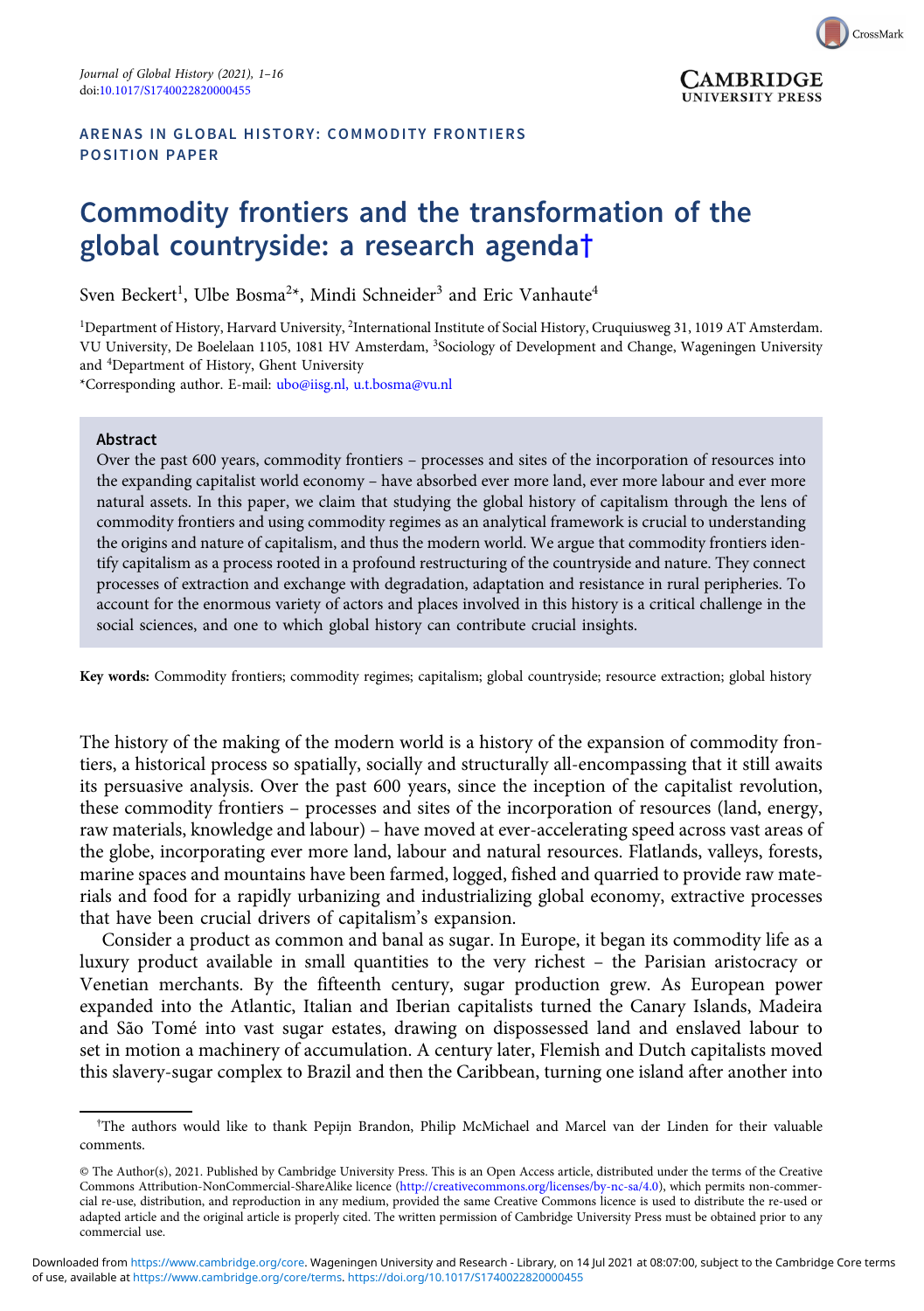sugar-producing slave-labour camps. When mid-seventeenth-century British traveller Richard Ligon looked at one such island, Barbados, he was awed by the 'vast Revenue this little spot of ground can produce.<sup>21</sup> So much wealth had been accumulated, yet, as he noted, it had been accumulated 'without the help of Magic or Enchantment.<sup>22</sup>

It was not magic that turned dense forests into cane producing plantations at awe-inspiring speed, but enslaved workers and capital-rich merchants and planters. After Barbados, the sugar frontier moved to Jamaica, Saint-Domingue and Louisiana, with Cuba, by the nineteenth century, the most productive sugar island in the world, the one that married the most modern technologies, steam engines, to the most violent system of labour mobilization, slavery. At the same time, Dutch colonial administrators began turning Java into yet another major sugar producer, just after Chinese capitalists had transformed their newly acquired island of Taiwan into a significant source of sugar for its domestic markets. Then, in the nineteenth century, as the Caribbean sugar frontier faced the emancipation of its workers, new virgin sugar territories such as Mauritius, Guyana, Réunion and Fiji arose, worked by indentured Indian and Chinese labourers producing for global markets. Later that century, beet sugar began being produced on yet another commodity frontier in the temperate zones of Europe and North America, one that used new systems of peasant labour. And the movement continues: huge sugar frontiers are being created in western Brazil, powered by transnational corporations, including giant German and French beet sugar producers, marked by a high degree of vertical integration and deep entanglements with finance capital. More than just a source of calories, the vastly increased sugar supply is now being used to make ethanol, produced and sold as 'green' or 'sustainable' bio fuel.

Soy, another important contemporary commodity frontier and source of plant-based fuels, has a shorter but no less volatile history. In the past 60 years, global soy production has increased by a stunning 1000%. By 2018/19, the world produced 360 million tons of soy on more than 125 million hectares of land, or more than three times the surface area of the Netherlands.<sup>3</sup> Of ancient Chinese origins, soy exploded across the globe in the twentieth century, led by state-sponsored agricultural policies and North Atlantic-based transnational agribusiness firms, mainly in the USA, which produced the majority of the world's soy into the 1990s. Since then, businesses have pushed new soy frontiers into the southern cone of Latin America – Argentina, Paraguay and Brazil – where today collectively more than half of all soybeans are grown. Vast areas of forest and *cerrado* (savannah) have been ploughed under, and helped by chemistry, genetics and agricultural machinery, turned into exceedingly productive fields. In the meantime, soy consumption has pivoted to China, which now accounts for almost two-thirds of the global soy trade. As elsewhere, soy in China is used principally as livestock feed, powering an expansion in Chinese pork production and underwriting a massive global increase in meat consumption.

Soy and sugar are just two examples of the many commodity frontiers that have moved across the globe in the past six centuries. There are many more: coffee relocated from its ancient home on the Arabian Peninsula to Java; from there to the Caribbean, then, in the nineteenth century, to Brazil and Central and East Africa, where it is now considered a 'traditional' crop. Cotton, the fuel of the Industrial Revolution, migrated from its ancient homes in South Asia, Africa and Central America first into the Caribbean and Brazil, through a period of wild expansion in the USA, and then, coming full circle, back to Egypt, western India, West Africa and Central Asia. When copper started to feed the Second Industrial Revolution, its mining frontier travelled from Europe to Chile, the Congo and Michigan. Palm oil moved from West Africa to Southeast Asia, tea from China to India, wheat from its ancient homes in the Fertile Crescent into the vast steppes of

<sup>&</sup>lt;sup>1</sup>Richard Ligon, A True and Exact History of the Island of Barbados (London: Peter Parker, 1673), 96. <sup>2</sup>Ligon, A True and Exact History, 109.

<sup>3</sup> See United States Department of Agriculture, Foreign Agricultural Service, Circular Series, June 2020, World Agricultural Production.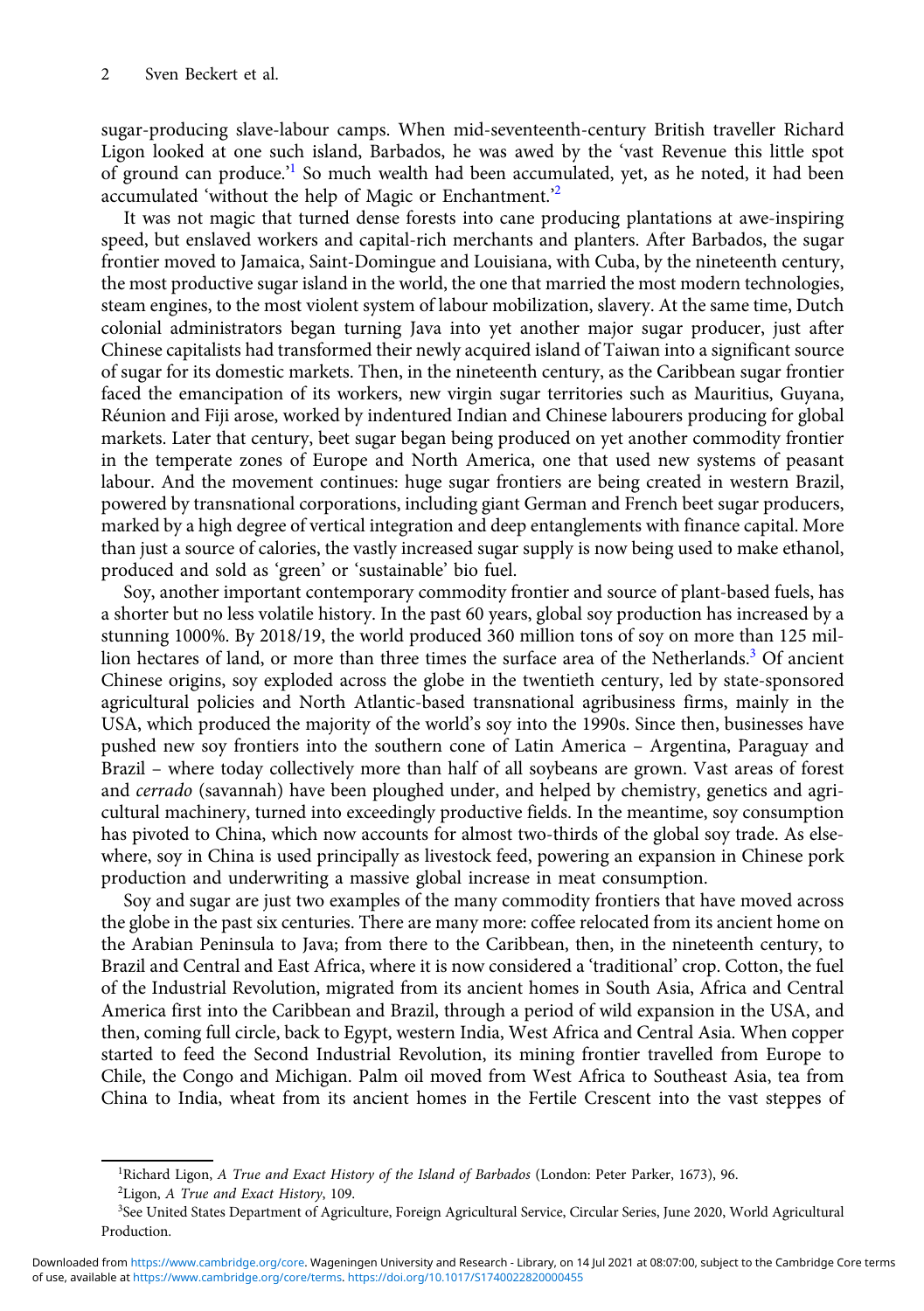eastern Europe to Argentina and the American Midwest and coal from Europe to North America, Russia, China, India and Australia. Huge territories on all continents have seen their ecologies and societies radically reconfigured by the incursion of new commodity frontiers, outside capital, migrant workers and innovative technologies. Millions of people have laboured on these commodity frontiers, often under coercion, and huge wealth has streamed from fields and mines into the coffers of capital-rich urbanites, while provisioning industrial workers with food, and machines with supplies. In the process, native peoples have been dispossessed of land and rights, and the countryside has been endlessly reconfigured into a source for global capitalist growth.

Crucially, commodity frontiers are variable in terms of place and commodity, and they change over time. In 1700, for example, most cotton was grown by peasant producers on land they owned or rented, then sold to merchant middlemen. In 1800, most cotton traded on global markets was grown by enslaved cultivators on land taken from indigenous inhabitants; enslavement and possession both funded by European metropolitan capital. Another 100 years later, in 1900, sharecroppers and tenant farmers drawing on European capital and enabled by massive state-directed infrastructure projects and legal interventions produced cotton for global markets. There was also significant diversity within given moments in time. In 1800, for instance, sugar was produced in some regions of the world by enslaved workers, in others by peasant cultivators and elsewhere by wage workers.

The concept of commodity frontiers is a powerful lens through which to analyse capitalism's history. It helps us understand on an empirical and conceptual level how ongoing incorporations of new reservoirs of labour, land and nature have constituted capitalism's extraordinary dynamics – especially its ability to produce ever more goods. Focusing on the long history of these commodity frontiers allows us to analyse how frontier expansion has generated shifting sets of seemingly localized activities to secure access to labour, land and nature for globalized commodity production, helping us come to terms with the diversity of outcomes at any given moment and their shift over time. Seeing how commodity frontiers have moved for centuries, taking on very different characteristics – transitions marked by booms and busts, inherent ecological and social limits including resistance, and altered by the very contradictions they produced – let us better understand some of the fundamental dynamics of capitalism and its connection to and subsumption of new spaces, new countrysides and new forms of nature. And, crucially, looking at commodity frontiers makes it strikingly clear that it is impossible to fully understand capitalism without thinking just as much about the countryside as about cities, about agriculture as about industry.

Commodity frontiers are core constituents of the modern world. Understanding how and why they have expanded, moved and adapted over time is thus a key step in a better understanding and analysis of the global history of capitalism. But it includes great challenges: how to account for the enormous variety and specificity of actors and places involved in this history, the dizzying number of changes that have taken place as well as their almost unfathomable scale, without losing sight of the broad movements of global capitalism and its systemic transformations? It is to this fundamental social sciences challenge that global history can contribute crucial insights.

### Capitalism and commodity frontiers

Considering the spectacular rise in the growing of agricultural commodities and the mining of minerals in the past centuries, and the stunning and ongoing social and environmental effects of their production and circulation, it is not surprising that many scholars from a variety of disciplines have tried to grasp the underlying mechanisms of commodity frontier expansion.

Economists have contributed much to our understanding of these issues, especially their discussion of whether and to what extent capitalism can resolve the social and ecological crises it has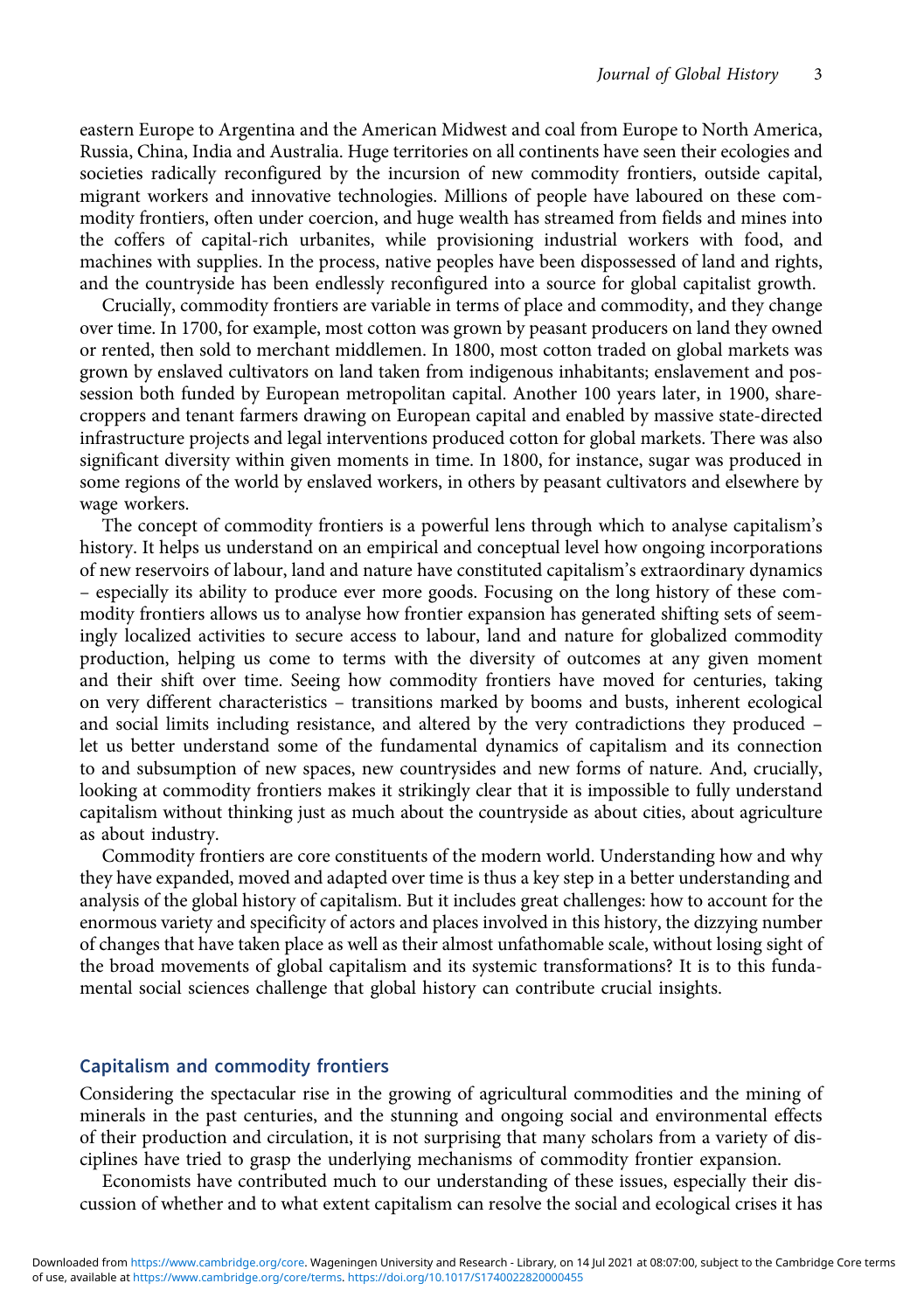created. We learn from Edward Barbier's monumental Scarcity and Frontiers that over the past centuries, some commodity frontiers sustained successful resource-based development, while many more collapsed under social and ecological pressures.<sup>4</sup> We also discover that capitalist production has created and extracted a wealth of new agricultural commodities and minerals across the world, while polluting bodies of water, land and people, depleting and salinizing soils and degrading the very conditions of its own reproduction. Many economists conceptualize these processes by emphasizing that capitalism tends to externalize social and ecological costs, and that the best way to correct such imbalance is to internalize them. In both economic research and policymaking, internalizing externalities has become a widely accepted approach to furthering global sustainability. Neoclassical economists are especially optimistic about such ecological accounting. Paul Collier, one of this field's most prominent voices, promotes an analytical tool he calls 'right prices' and highlights the role of 'inclusive and transparent institutions' in defining and regulating such prices.<sup>5</sup>

Ecological economists, on the other hand, have looked at the same set of facts and come to very different understandings. Economist Joan Martinez-Alier, along with human ecologists working on distributional conflicts such as Alf Hornborg, for example, are sceptical that capitalist externalities can be priced into submission. They offer alternative conceptions of how to define capitalism's ecological problems, seeing them as the political results of uneven distribution.<sup>6</sup> They deploy concepts such as social metabolism and unequal ecological exchange to analyse how the flows of energy and materials between places and peoples generate and maintain inequalities. These scholars contend that the capitalist system, rather than being able to self-correct by pricing externalities, is based on crushing forms of ecological debt created by rich nations underwriting their growth with the resources of poor nations. For these scholars, past centuries have been marked by industrializing societies – almost always colonial powers – compensating for their ecological deficits by imperialist exploitation.<sup>7</sup> By opening new frontiers of commodity cultivation, production, extraction and waste disposal, these countries have exported problems of pollution, soil degradation, poor labour conditions and social upheaval to poorer countries. Geographer David Harvey – one of the most prominent voices in this debate - refers to this process as capital's 'spatial fix' – the extraction of resources by dispossession and labour from local communities, resulting in highly uneven development.<sup>8</sup>

Development studies scholars provide yet another set of approaches to understanding commodity frontiers by asking why many resource-rich countries tend to be characterized by low levels of economic growth, massive economic inequality and high rates of poverty. Neoclassical economic explanations for this 'paradox of plenty' or 'resource curse' tend to centre on issues of incorrect pricing, misallocation of development revenues and inadequate institutional

<sup>4</sup> See United States Department of Agriculture, Foreign Agricultural Service, Circular Series, June 2020, World Agricultural Production.

<sup>5</sup> See Paul Collier, The Plundered Planet. Why We Must – and How We Can – Manage Nature for Global Prosperity (Oxford: Oxford University Press, 2010).

<sup>6</sup> Alf Hornborg, "Zero-Sum World. Challenges in Conceptualizing Environmental Load Displacement and Ecologically Unequal Change in the World-System," International Journal of Comparative Sociology 50, no. 3–4 (2009): 237–62.

<sup>&</sup>lt;sup>7</sup>See Alf Hornborg, "Introduction: Environmental History as Political Ecology," in Rethinking Environmental History. World-System History and Global Environmental Change, ed. Alf Hornborg, J.R. McNeill, Joan Martinez-Alier (Lanham: Altamira Press, 2007), 1–26.

<sup>&</sup>lt;sup>8</sup>David Harvey, The Limits to Capital (Oxford: Blackwell, 1982); David Harvey, "The Geopolitics of Capitalism," in Social Relations and Spatial Structure, ed. Derek Gregory, John Urry (Basingstoke, Hampshire: Macmillan, 1994), 128–63; David Harvey, Spaces of Capital: Towards a Critical Geography (Edinburgh: Edinburgh University Press, 2001); Stephen H. Bunker, "Natural Values and the Physical Inevitability of Uneven Development Under Capitalism," in Rethinking Environmental History. World-System History and Global Environmental Change, ed. Alf Hornborg, J.R. McNeill, Joan Martinez-Alier (Lanham: Altamira Press, 2007), 239–258; Alf Hornborg, "Zero-Sum World".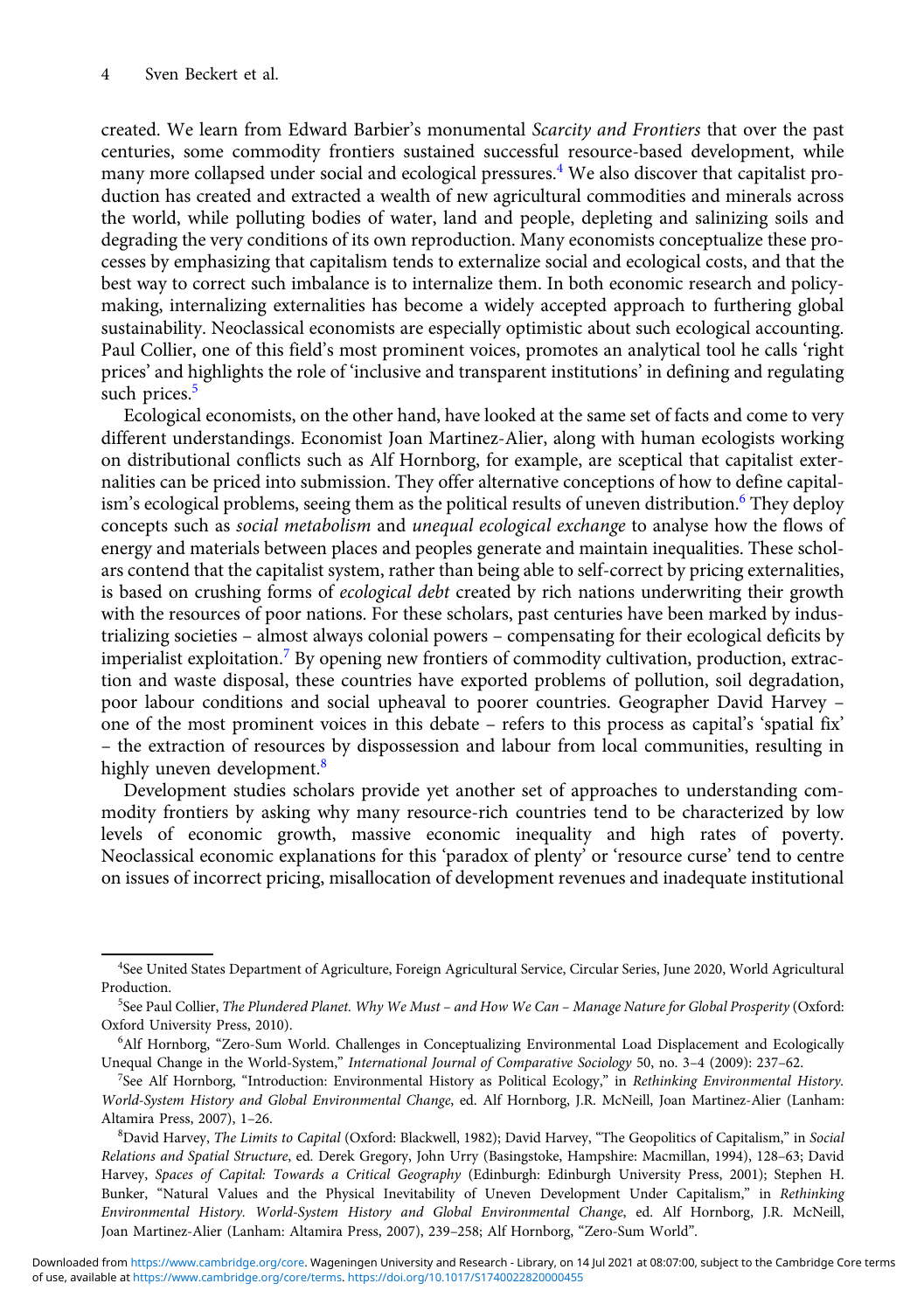quality and oversight.<sup>9</sup> Critical economists and political ecologists, especially in Latin America, argue, in contrast, that this outcome is not a paradox, but rather the direct result of outside actors and institutions extracting minerals, raw materials and forest and agricultural resources and exporting them along with the water, energy, labour and knowledge that they embody. To conceptualize that impact of commodity frontier expansion, these thinkers use notions of extractivism, neo-extractivism and post-extractivism.<sup>10</sup> Other scholars, including Mattias Borg Rasmussen, Christian Lund and Nancy Peluso, use the concept of territorialization to explain how patterns of resource exploration, extraction and commodification have dissolved existing social orders and reordered spaces. The reshaping of social and economic orders around new resource frontiers profoundly reworks patterns of authority and institutional architectures such as property systems, political jurisdictions, rights and social contracts.<sup>11</sup>

Insights from these debates are germane for studying the social and environmental foundations and the effects of capitalism's commodity frontiers in the global countryside. But even as various disciplines converge around studying the social and environmental foundations and effects of capitalism's commodity frontiers, their concepts remain siloed in discrete literatures. What is more, many (though not all of them) tend to focus on contemporary problems, their analysis limited by a failure to fully consider the many centuries of commodity frontier expansion.

#### The importance of history

Historical concepts are crucial, however, in situating present issues in longer trajectories to highlight the patterns that will ultimately help us find new analytical tools to grapple with our present. Of course, there is a long tradition of looking at capitalism historically, and indeed a distinguished group of social scientists – from Werner Sombart and Fernand Braudel to Immanuel Wallerstein and Alain Bihr – has argued that global capitalism emerged on the eve of the Columbian voyages across the Atlantic, that capitalism, in fact, was born global.<sup>12</sup> For this group of scholars and others in that tradition, commodity frontier expansion was a key marker of capitalism from its very beginning.

No one has done more to understand capitalism as a system encompassing distant places and people than Terence Hopkins and Immanuel Wallerstein, the developers of the concept of the commodity chain.<sup>13</sup> Their aim was to show the emergence of a worldwide division of labour about

<sup>11</sup>Mattias Borg Rasmussen and Christian Lund, "Reconfiguring Frontier Spaces: The Territorialization of Resource Control," World Development 101 (2018): 388–99; Nancy Lee Peluso and Christian Lund, "New Frontiers of Land Control: Introduction," Journal of Peasant Studies 38, no. 4 (2011): 667–81.

<sup>12</sup>Alain Bihr, Le premier âge du capitalisme (1415–1763): Vol. 1. (L'expansion européenne Lausanne: Page deux, 2006). There are also those who disagree, seeing capitalism's history instead as either much longer (for example, Larry Neal and Jeffrey Williamson, The Cambridge History of Capitalism. 2 vols (Cambridge: Cambridge University Press, 2014), or as emerging in a very particular locale in Europe and becoming global only in the nineteeth century, most prominently Robert Brenner.

<sup>13</sup>Terence Hopkins and Immanuel Wallerstein, "Commodity Chains in the World Economy Prior to 1800," Review 10, no. 1 (1986): 157–70. See also Gary Gereffi and Miguel Korzeniewicz, eds. Commodity Chains and Global Capitalism (ABC-Clio, 1994); William G. Clarence-Smith and Steven Topik, eds. The Global Coffee Economy in Africa, Asia and Latin America: 1500– 1989 (Cambridge: Cambridge University Press, 2003); Jennifer Bair, "Editors Introduction: The Political Economy of Commodity Chains," Journal of World-Systems Research 20, no. 1 (2014): 1–10 and see further this special issue.

<sup>9</sup> On the "resource curse" see amongst others F. van der Ploeg and S. Poelhekke, "Natural Resources: Curse or Blessing?," Journal of Economic Literature 49, no. 2 (2011): 366–420; R.M. Auty, Resource Abundance and Economic Development (Oxford: Oxford University Press, 2001).

<sup>&</sup>lt;sup>10</sup>On extractivism see Eduardo Gudynas, "Transitions to Post-Extractivism: Directions, Options, Areas of Action," in Beyond Development, ed. Miriam Lang and Dunia Mokrani (Amsterdam: Transnational Institute, 2013), 165–88. On neoextractivism, see Hans-Jürgen Burchandt and Kristina Dietz, "(Neo-) Extractivism – A New Challenge for Development Theory from Latin America," Third World Quarterly 35, no. 3 (2014): 468–86. Extractivism has been extended beyond mineral extraction to include agriculture and forestry. On post-extractivism and counternarratives, see J. Martinez-Alier, et al., "Between Activism and Science: Grassroots Concepts for Sustainability Coined by Environmental Justice Organizations," Journal of Political Ecology 21 (2014): 19–60.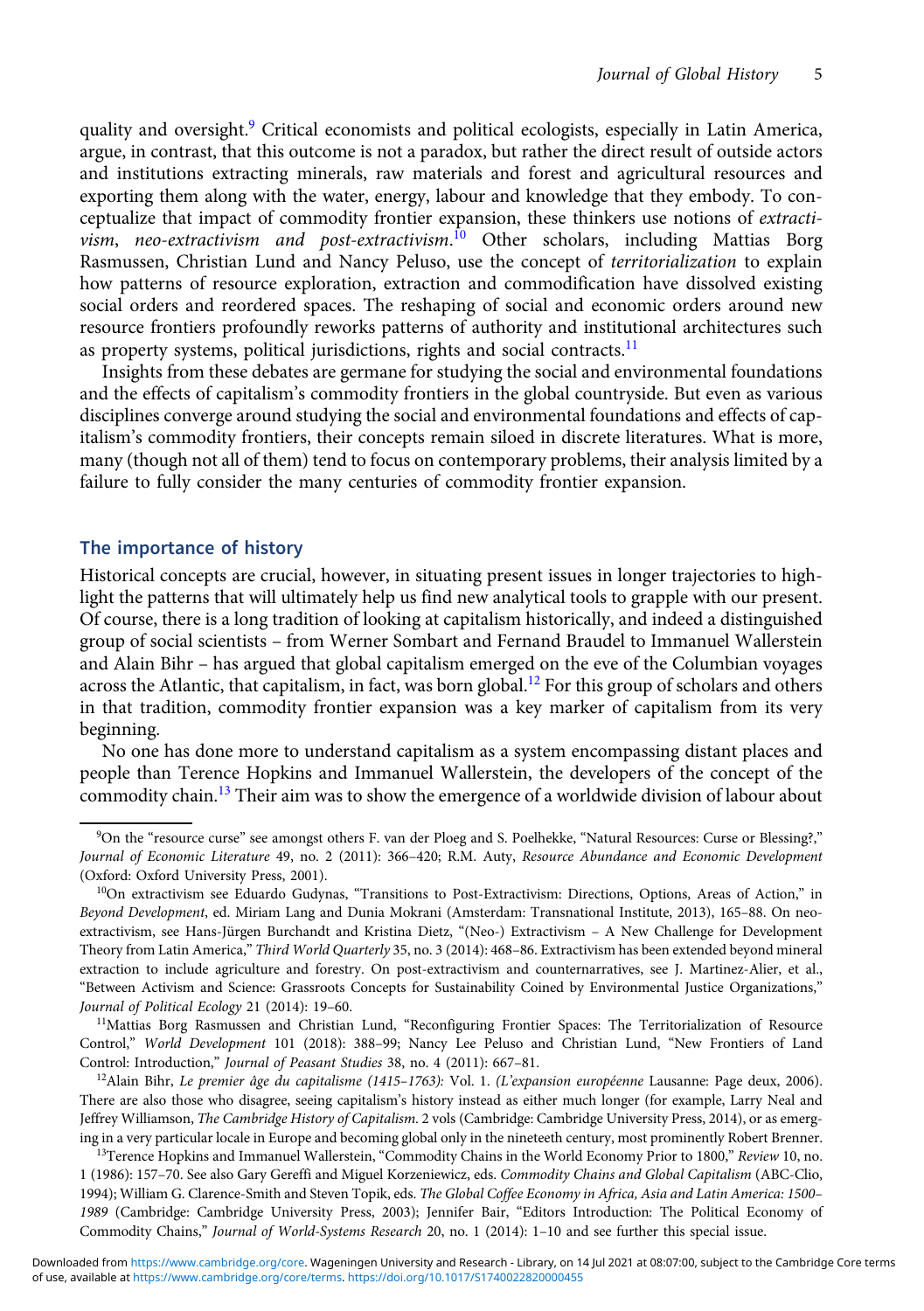600 years ago, a system that typically connected rural commodity-producing regions in the periphery with processing industries and consumers, typically in cities located in what they called the 'core.' These production processes, they argued, were 'cross-cutting political jurisdictions,' expanding over time, and subject to structural transformations.<sup>14</sup> Because the commodity chain concept sees commodities as 'containers of hidden social relations', it concentrates on people working on commodity frontiers, the places where they work, the conditions they work under and the social relations governing their work and production.<sup>15</sup>

Feminist scholars working in this tradition, importantly, have expanded the scope of the commodity chain to include the unwaged household work that produces labourers and the 'free gifts of nature' that contribute to the making of commodities and commodity frontiers.<sup>16</sup> They have endeavoured, as Wilma Dunaway put it, to make visible those 'transfers of value that are embodied in commodities but do not show up in prices'.<sup>17</sup>

In recent years, global historians have picked up on some of these ideas. Studies on the history of particular commodities, for example, have persuasively illustrated the deep links between agriculture and industry, the countryside and the city and the household and production. These studies have revealed how the global emerged from local configurations and have shown the essential role played by the politics, ideas and collective actions of non-elite actors such as rural cultivators, especially in the Global South, in shaping commodity frontiers, and thus the political economy of global capitalism.<sup>18</sup> Similarly, many scholars have been sensitive to the ecological dimension of economic and technological divergence between 'core' and 'periphery'. Environmental historian and historical geographer Jason W. Moore, for example, has argued that since for most of human history technological advances were slow and piecemeal, the global economy derived much of its growth from an unstinting expansion of vast frontiers of labour, food, energy and raw materials.<sup>19</sup> Sidney Mintz made the point abundantly clear in his Sweetness and Power, observing how slave labour produced cheap sugar for the emerging British industrial proletariat. Slave-based sugar and cotton supplied calories and clothing that industrialising Britain could never have procured from its own soil. In the words of historian Kenneth Pomeranz, these processes provided Britain with ecological relief.<sup>20</sup>

It is at this point that Jason W. Moore's argument that global capitalism is organized through frontiers becomes especially relevant. For him, these frontiers have expanded from one place to the next, transforming socioecological relations as they go, producing more and more goods and services that circulate through an expanding series of exchanges. Valued by a growing number of scholars from different disciplines as a problem-oriented transdisciplinary approach to historical processes, Moore's commodity frontier concept invites a radical rethinking of the commodity

<sup>&</sup>lt;sup>14</sup>Hopkins and Wallerstein, "Commodity Chains," 158.

<sup>&</sup>lt;sup>15</sup>Jane Collins, "A Feminist Approach to Overcoming the Closed Boxes of the Commodity Chain," in Gendered Commodity Chains: Seeing Women's Work and Households in Global Production, ed. Wilma A. Dunaway (Stanford: Stanford University Press, 2014), 27; Jane Collins, Threads: Gender, Labor, and Power in the Global Apparel Industry (Chicago: University of Chicago Press, 2003).

<sup>&</sup>lt;sup>16</sup>Nancy Fraser, "Behind Marx's Hidden Abode," New Left Review 86 (March/April 2014).

<sup>&</sup>lt;sup>17</sup>Wilma A. Dunaway, "Women's Labor and Nature: The 21<sup>st</sup> Century World-System from a Radical Ecofeminist Perspective," in Emerging Issues in the 21st Century World-System, ed. Wilma Dunaway (Praeger Press, 2003), 189. Joan Smith and Immanuel Wallerstein eds. Creating and Transforming Households. The Constraints of the World-Economy (Cambridge: Cambridge University Press, 1992).

<sup>&</sup>lt;sup>18</sup>Sven Beckert, Empire of Cotton: A Global History (New York: Alfred A. Kopf, 2014); Ulbe Bosma, The Making of a Periphery: How Island Southeast Asia Became a Mass Exporter of Labor (New York: Columbia University Press, 2019).

<sup>&</sup>lt;sup>19</sup>Jason W. Moore, Capitalism in the Web of Life: Ecology and the Accumulation of Capital (London: Verso, 2015); Alf Hornborg, J.R. McNeill, and Joan Martinez-Alier, Rethinking Environmental History. World-System History and Global Environmental Change (Lanham: Altamira Press, 2007).

<sup>&</sup>lt;sup>20</sup>Sidney W. Mintz, Sweetness and Power: The Place of Sugar in Modern History (New York: Viking, 1985); Kenneth Pomeranz, The Great Divergence. China, Europe and the Making of the Modern World Economy (Princeton and Oxford: Princeton University Press, 2000), 274–8.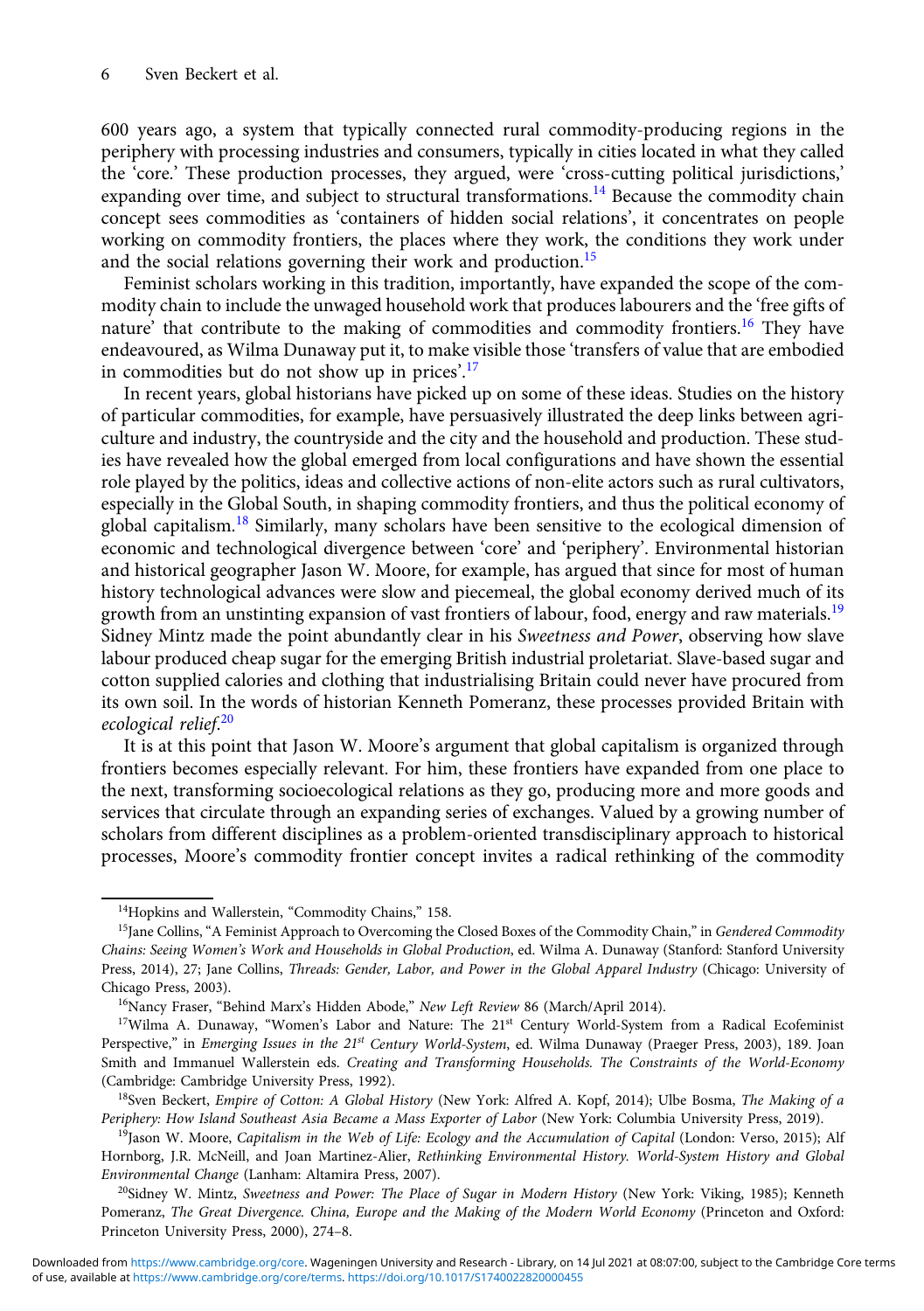chain approach from which it emerged. Commodity chain analysis starts from what its advocates have called 'the core' and works downstream towards peripheral locations of subaltern production, crop cultivation, mineral extraction and so on. The commodity frontier approach, in contrast, begins with the countryside – a significant departure. It moves analytically from chains of (labour) relations to frontiers of spatial expansion that include not only labour, but the incorporation and extraction of non-human nature.

Yet capitalism never changed solely by expanding in space and scale. It also experienced fundamental shifts in character, including in the dominant patterns of commodity frontier expansion. Analysing and understanding how these patterns varied across time and place, how and why such variations were institutionalized and how and why key dynamics changed requires a reflection on the periodization of capitalism. An influential approach here is that of Harriet Friedmann and Philip McMichael's work on successive food regimes. Concerned with 'the role of agriculture in the development of the capitalist world economy, and in the trajectory of the state system', their food regime concept has been debated, critiqued and carried further in the past 30 years.<sup>21</sup> Recently, Friedmann has amended a rather rigid structural conceptualization of food regimes by bringing agency and social movements more centrally into the frame. For her, a regime is constituted by a 'relatively stable set of relationships' with 'unstable periods in between shaped by political contests over a new way forward'.<sup>22</sup> Meanwhile, McMichael specified that the food regime is foremost an analytical device and historical method to pose specific questions about the structuring processes of the global political economy, and/or global food relations, at any particular moment.<sup>23</sup> Food regimes as a concept have thus developed into a device for periodization and a proposal for a comparative historical method that links broad political-economic change to local agency and contestation.

### Commodity regimes

All the approaches outlined above illuminate important aspects of the expansion of commodity frontiers during the past six centuries. Yet, each is limited in its own way. Much of the writing on the history of capitalism produced during the past 150 years privileges a perspective from the city, from industry and from labour outside the household; not surprisingly, considering that most of these authors were men who resided in cities located in industrializing countries. Yet, the vast majority of humanity has lived and worked, until very recently, in rural and domestic places, and it was in these places that many of the revolutions of capitalism have taken place. And while commodity histories and commodity chain analysis have persuasively shown the deep links between agriculture and industry and the countryside and the city, their focus on single commodities has limited their ability to capture the expansion of commodity frontiers across several centuries and around the world as a whole. Global historians have captured some of these general processes, but their all-too-frequent privileging of top-down perspectives and elite actors has led them to ignore how the global, including global commodity frontiers, has emerged from local configurations of social space and social power. Scholars who focus squarely on commodity frontiers have often concentrated on single factors to illuminate their dynamics, insisting, for example, on master explanations like the 'spatial fix' (Harvey and Moore) or the 'technical fix' (neoclassical

 $^{21}$ Philip McMichael, "Global Development and the Corporate Food Regime," in New Directions in the Sociology of Global Development, ed. Frederick H. Buttel, and Philip D. McMichael (Bingley: Emerald Group Publishing Limited, 2005), 272; Harriet Friedmann and Philip McMichael, "Agriculture and the State System: The Rise and Fall of National Agricultures, 1870 to the Present," Sociologia Ruralis, 29, no. 2 (1989): 93–117; Philip McMichael, "Commentary: Food regime for thought," Journal of Peasant Studies, 43, no. 3 (2016): 648–70.

 $^{22}$ Harriet Friedmann, "From Colonialism to Green Capitalism: Social Movements and the Emergence of Food Regimes," in New Directions in the Sociology of Global Development, ed. Frederick H. Buttel and Philip D. McMichael (Bingley: Emerald Group Publishing Limited, 2005), 227–64, and here 228.

<sup>&</sup>lt;sup>23</sup>Philip McMichael, "A Food Regime Genealogy," Journal of Peasant Studies 36, no. 1 (2009): 148.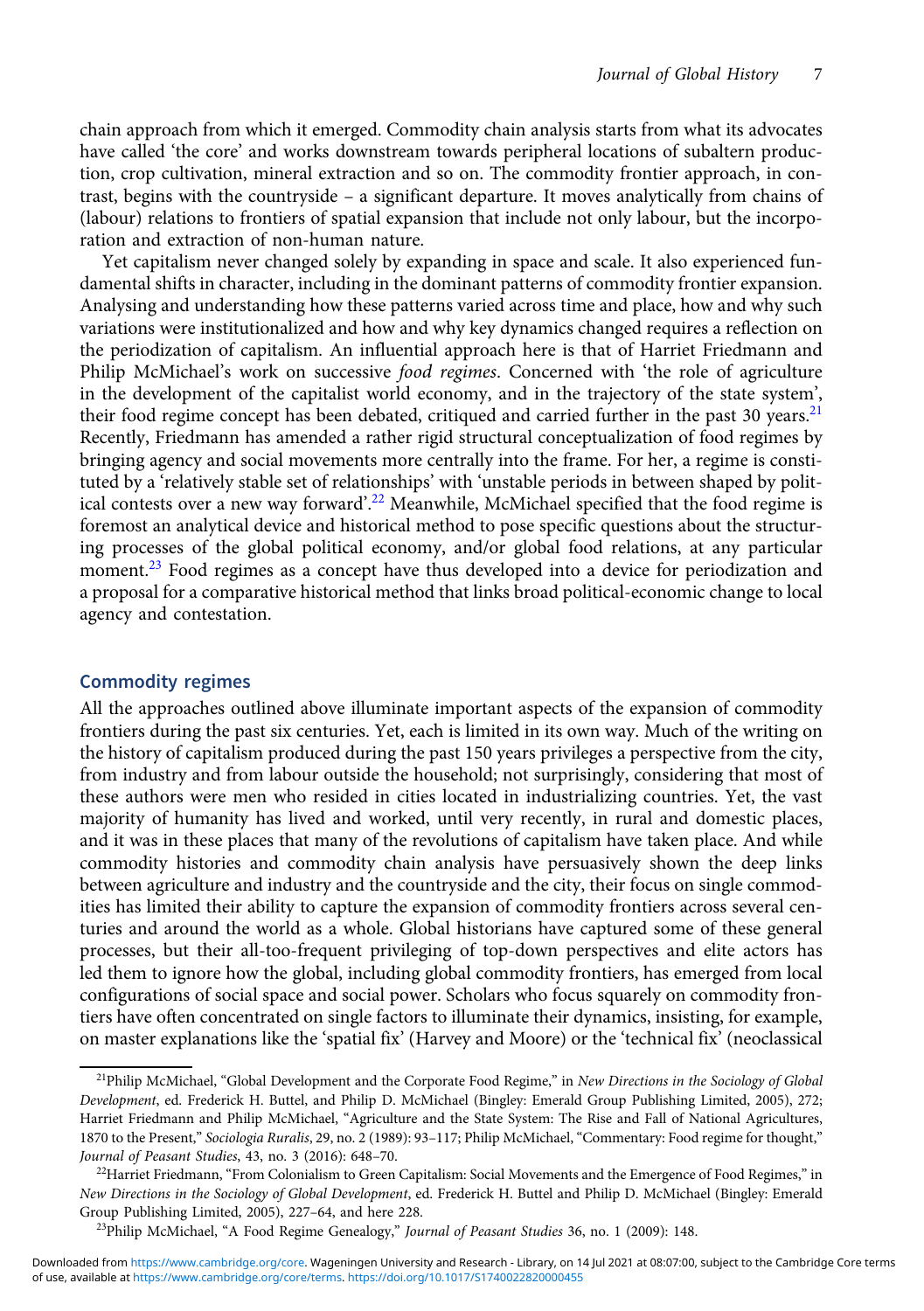economists) and failing to historicize particular responses to particular moments of commodity frontier expansion.24 Last but not least, many discussions of contemporary commodity frontier dynamics (i.e. land grabbing, flex crops, extractivism) fall into the trap of emphasizing the newness of developments that go back many centuries and can only be understood via a historical perspective.

What we need, instead, is to analyse commodity frontiers through a historical approach that (1) keeps multiple frontiers in the view over a very long time period, (2) focuses on a variety of actors, including capitalists, rural cultivators (peasants and slaves, men and women, indigenous people and state bureaucrats), (3) takes both a global and a local view to scrutinize frictions, contestations and counter movements from the household to the international arena and (4) asks how commodity frontiers have transformed in fundamental ways over the past 600 years, producing new kinds of dynamics, encountering particular resistances and constructing new fixes.

The concept of commodity regimes allows us to identify moments in the history of commodity frontiers in which particular sets of labour relations and property rights, patterns of land ownership, forms of the insertion of capital, state policies and technologies come to define a given historical period. It is a meta-historical device that allows us to capture the ways in which different societal domains on commodity frontiers (ecological, technological, social and political) are organized and relate to one another; it allows us to periodize and subdivide as needed, while still understanding the unity of the diverse.

Over time, we see that commodity frontiers exhibited regular, albeit shifting, combinations of labour systems, property regimes, technologies and state interventions. Any systematic analysis of the long history of these frontiers needs to begin by acknowledging this diversity. But we also need to acknowledge certain patterns. Properly analysed, these patterns help us understand the changing character of commodity frontiers as a constituent in the historical development of capitalism.

We can distinguish, roughly speaking, four distinct commodity regimes during the past centuries of capitalism's history, with the transitions from one to the next propelled by key transformations such as the abolition of slavery, the Industrial Revolution, the emergence of powerful state bureaucracies both in the industrializing countries of the North Atlantic and the colonial peripheries, and over the course of the twentieth century, the massive concentration of corporate enterprises.

The first such regime, which lasted from the 1450s through the 1850s, can be termed an *early* capitalist commodity regime. It was characterized by direct and violent dispossession of people from land and nature and by unfree labour systems that included chattel slavery, peonage and indentured contract labour.<sup>25</sup> Its forceful expansion was sanctioned by states, but its principal expansionary driver was merchant capital. The sugar commodity frontier is exemplary for this particular regime. Sugar production principally expanded because ever more land was violently taken out from underneath its native inhabitants, ever more workers were enslaved, and ever more capital moved from Europe into distant locations. Merchant capitalists and planters exerted a decisive influence on this commodity frontier, often ruling faraway places and organizing the day-to-day domination of labour. By the end of this period, maroonage and rebellion emerged as central social contestations, while technological advances propelled new and deeper forms of exploitation of both labour and nature.

<sup>&</sup>lt;sup>24</sup>The idea that there are additional fixes besides the well-known spatial fix has been expressed by Beverly Silver in her book Forces of Labor: Worker's Movements and Globalization Since 1870. (Cambridge: Cambridge University Press, 2003), 76. She mentions among others the technological/organizational fix. See also Giovanni Arrighi, "Spatial and Other "Fixes" of Historical Capitalism," [\[https://irows.ucr.edu/conferences/globgis/papers/Arrighi.htm](https://irows.ucr.edu/conferences/globgis/papers/Arrighi.htm)], 2003 and Marcel van der Linden, Workers of the World: Essays Toward a Global Labor History (Leiden: Brill, 2008).

 $^{25}$ An extensive investigation of these changing labour relations is conducted by the *Global Collaboratory on the History of* Labour Relations, based at the International Institute of Social History in Amsterdam: [https://collab.iisg.nl/web/](https://collab.iisg.nl/web/labourrelations) [labourrelations.](https://collab.iisg.nl/web/labourrelations) See also Karin Hofmeester and Marcel Van der Linden eds. Handbook Global History of Work (Berlin, etc.: De Gruyter, 2018).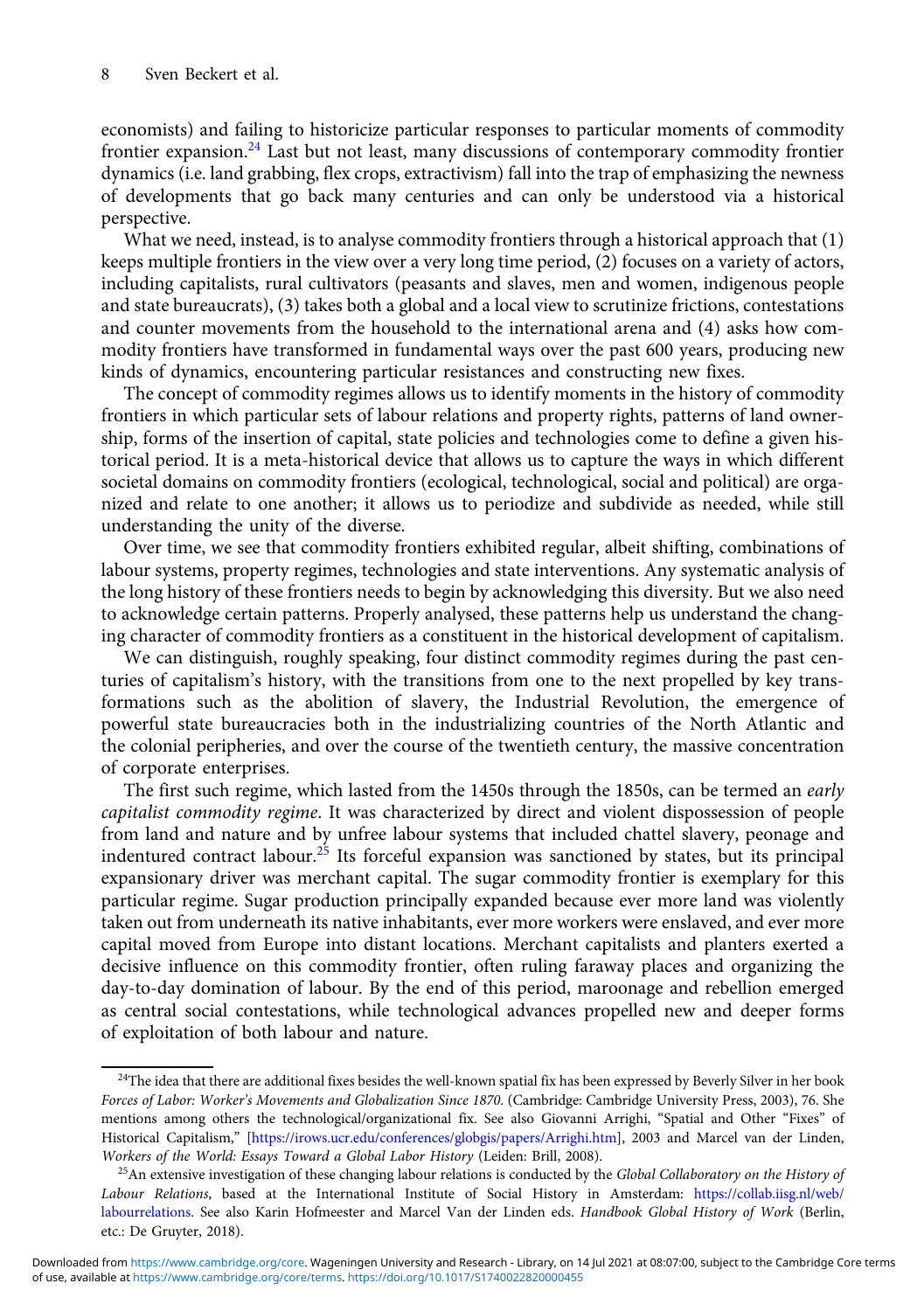The second regime, from the 1850s to the 1970s, can be described as an industrial commodity regime. It was characterized by the massively expanding use of fossil energy, soaring industrial and state demand for commodities and the rise of multinational capital, global bulk commodity markets and new transport and communication technologies. These factors reinforced infrastructural capabilities ranging from the telegraph to railroads, shaping the conditions under which commodity frontiers expanded, including the contractual mobilization of land and labour.

While the forms this transformation took were complex and varied across time and space, four central features can be distinguished: the conversion of a system of customary land rights into legally defined titles to land ownership; the transformation of the concept of property from ambiguously defined areas to concretely defined, possibly enclosed, physical spaces; the rationalization of the use of such demarcated landed property as a form of capital and the increased privatization of the earth's surface through dispossession and displacement of peasants and indigenous populations. Sharecropping, tenant farming, indentured servitude and wage labour increasingly replaced non-economic labour coercion such as enslavement. Massive colonial projects fuelled the commodification of land, while land grabs abolished communal peasants' rights and developmental projects or state-sponsored collectivization schemes led to further expropriation and displacement. Agricultural science, in turn, brought productivity leaps, eventually leading to the Green Revolution of the 1960s. Like the previous commodity regime, the industrial commodity regime was always contested, with labour activism and anti-colonial movements joining older forms of resistance.

The industrial commodity regime had enormous staying power and was propelled to new heights by the rapid economic expansion in the three decades after the Second World War. However, by the 1970s, it started to unravel and be replaced by a new corporate commodity regime. Slow economic growth hit numerous commodity-producing countries particularly hard, reducing their governments' abilities to mitigate market volatility and forcing them to accept structural adjustment programmes. This reinforced the changing role of the state vis-à-vis transnational corporations and financial institutions, as well as new global political divisions amongst and between North and South, simultaneously reproducing and remapping imperial, colonial and Cold War political geographies. The concentration of power in the hands of a few producers took a quantum leap as commodity trade and financial institutions became tightly connected from the 1980s on. Capitalist agriculture created new commodified inputs (seeds, fertilizers, pesticides, etc.) and legal protections for corporate ownership, resulting in further power concentrations at commodity frontiers. A massive contraction of land rights accelerated the growth of a rural proletariat on a world scale, and resistance movements acquired a transnational character.<sup>26</sup>

Cracks in the corporate commodity regime became visible with the Great Recession and the world food crisis in 2008, spurring a fourth - still tentative - contemporary commodity regime. In this emerging regime, key elements of the previous regimes are reintegrated and intensified. For instance, firms already entrenched at the top of commodity markets and financial actors looking for new investment opportunities have come to own or finance increasing amounts of land around the world, largely through dispossession, often with the assistance of state power, best expressed in the newly fashionable public-private partnerships (PPPs). Green capitalism, built on the cooptation of sustainability discourse, continues to create new products and frontiers for accumulation, amongst them organic foods, biofuels and the optimistically named clean coal.<sup>27</sup> Rising authoritarianism around the world is pressuring people and environments on commodity

<sup>&</sup>lt;sup>26</sup>See Joe Bandy and Jackie Smith, eds. Coalitions Across Borders: Transnational Protest and the Neoliberal Order (Lanham Md.: Rowman & Littlefield, 2005); Saturnino M. Borras Jr., Marc Edelman, and Cristóbal Kay, Transnational Agrarian Movements Confronting Globalization (New York: Wiley-Blackwell, 2008).

<sup>&</sup>lt;sup>27</sup>See Scott Prudham, "Pimping Climate Change: Richard Branson, Global Warming, and the Performance of Green Capitalism," Environment and Planning A 41 (2009): 1594–613; Victor Wallis "Beyond 'Green Capitalism'," Monthly Review 61, no. 9 (2010): 32–48; Friedmann, "From Colonialism to Green Capitalism".

of use, available at [https://www.cambridge.org/core/terms.](https://www.cambridge.org/core/terms) <https://doi.org/10.1017/S1740022820000455> Downloaded from [https://www.cambridge.org/core.](https://www.cambridge.org/core) Wageningen University and Research - Library, on 14 Jul 2021 at 08:07:00, subject to the Cambridge Core terms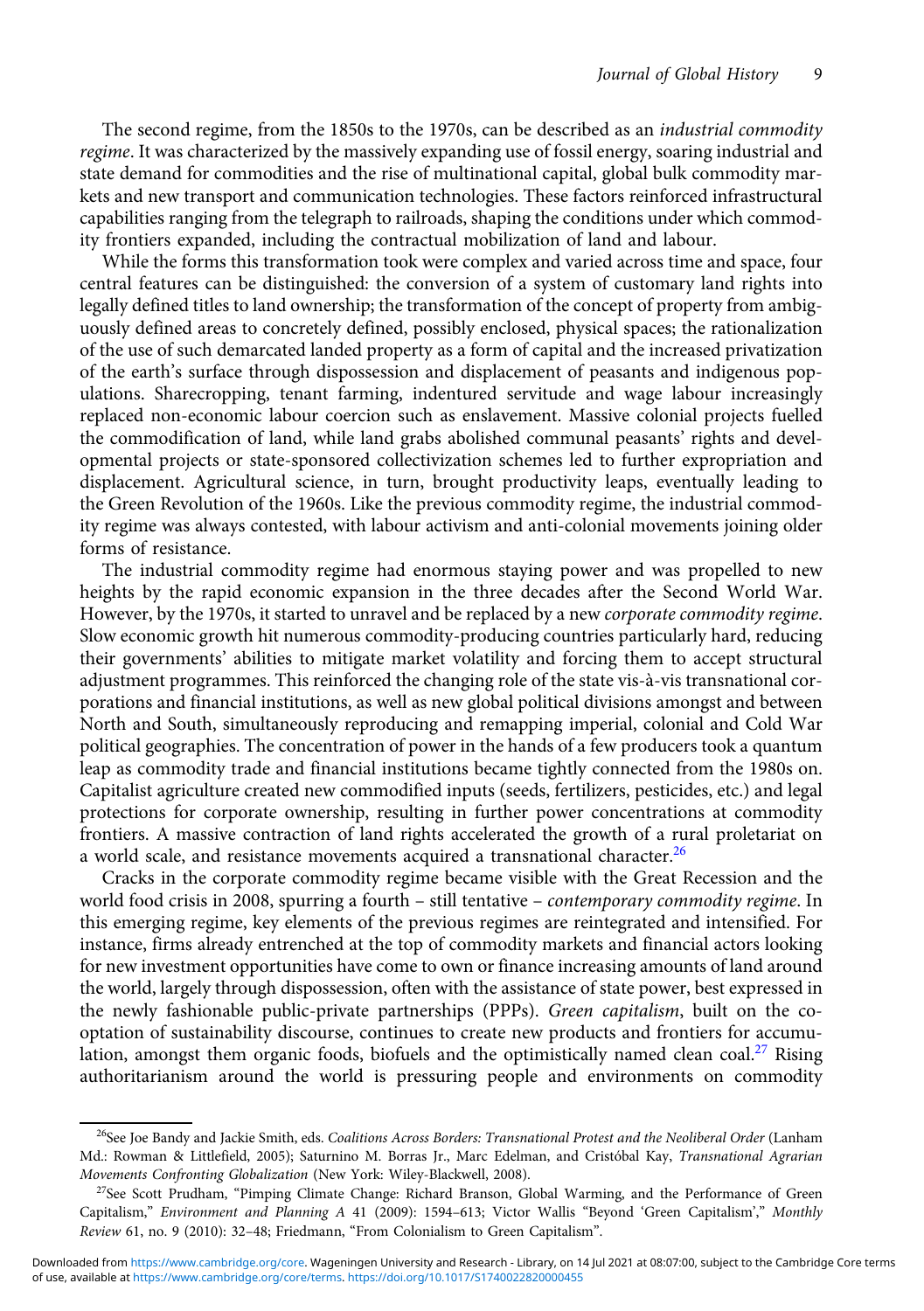frontiers in South America, the USA, South East Asia and elsewhere. At the same time, new dynamics are coming into view in this post-2008 era that Klaus Schwab, Executive Chair of the World Economic Forum, has called the 'fourth industrial revolution'. <sup>28</sup> Companies (often with state assistance) are expanding into radically new production and information technologies, including new automated (robot) labour in manufacturing, households and agriculture. Relatedly, new digital infrastructures that extract data and mediate between different groups have become increasingly important for commodity frontiers. Examples of what Nick Srnicek calls *plat*form capitalism include agricultural implements manufacturer John Deere's data collection systems that record farmers' activities and commodify the data and mobile phone-based money transfer and (micro)financing services such as Vodafone's M-Pesa that operate in East Africa and elsewhere, and China's new 'Study the Great Nation' social platform that collects user data for surveillance and advertising.<sup>29</sup> As this regime is still unfolding, questions about which processes and relations will be most important, which will spur or encounter the most resistance, and what forms that resistance will take remain.

These four regimes have engendered widely divergent forms of expansion and exploitation, showing capitalism to be highly adaptive and flexible. And like capitalism more broadly, each regime contains profound tensions, generating fierce contestation. Approaching the history of capitalism through commodity regimes speaks against a teleological or linear interpretation of the relationship between capitalism and the countryside, as Figure [1](#page-10-0) clearly shows, and aids us in uncovering capitalism's shifting historical and spatial logic. Figure [1](#page-10-0) is our effort to describe in a tentative way and at the most general level how we propose to investigate frontier expansion as a series of cumulative frictions and fixes.

## Commodity regimes and their frictions

The expansion of commodity frontiers was not a smooth unfolding of one universal logic or of unstinting human progress, but a series of regimes that transformed themselves in quite fundamental ways at certain moments. These transformations occurred because each regime ran into frictions that eventually made the further expansion of commodity frontiers impossible without fundamental changes. Preliminary investigations suggest that these regimes succeed each other at an accelerating pace, going from 400 years for the first regime to 30 years for the third. Market convergence and the increased momentum of technological change as well as growing resistance might account for fundamental frictions occurring more frequently. But these are assumptions that we want to test. In doing so, our point of departure is that commodity regimes encounter frictions along three central axes: (1) ecological frictions, (2) competition for land and labour (3) and social resistance, including counternarratives that contest the existing commodity regime.

To begin with, ecological frictions have imposed an important set of limitations on commodity frontier expansion. In the early phases of capitalism, ecological frictions such as declining soil fertility forced the production of agricultural commodities or minerals to move into new areas. Later, crippling diseases that swept through populations of uniformly bred crops and livestock instigated the quest for disease-resistant plant varieties, broad-spectrum pesticides and fungicides, more powerful vaccines and tightly controlled production systems with labour-disciplining biosecurity measures. Ecological damage caused by commodity agriculture or extraction rendered many frontiers unproductive or uninhabitable, often causing the end of the production of this particular commodity at this location. Deserted mining regions around the globe, the problem of severe water shortages and salinization surrounding the irrigated cotton fields in Central Asia, the wheat frontier in the USA and its degeneration into the infamous Dust Bowl in the 1930s are all examples of collapsed commodity frontier zones caused by ecological frictions.

<sup>2</sup>[8https://www.weforum.org/about/the-fourth-industrial-revolution-by-klaus-schwab.](https://www.weforum.org/about/the-fourth-industrial-revolution-by-klaus-schwab.)

<sup>&</sup>lt;sup>29</sup>Nick Srnicek, *Platform Capitalism* (Cambridge, UK; Malden, MA: Policy, 2016).

of use, available at [https://www.cambridge.org/core/terms.](https://www.cambridge.org/core/terms) <https://doi.org/10.1017/S1740022820000455> Downloaded from [https://www.cambridge.org/core.](https://www.cambridge.org/core) Wageningen University and Research - Library, on 14 Jul 2021 at 08:07:00, subject to the Cambridge Core terms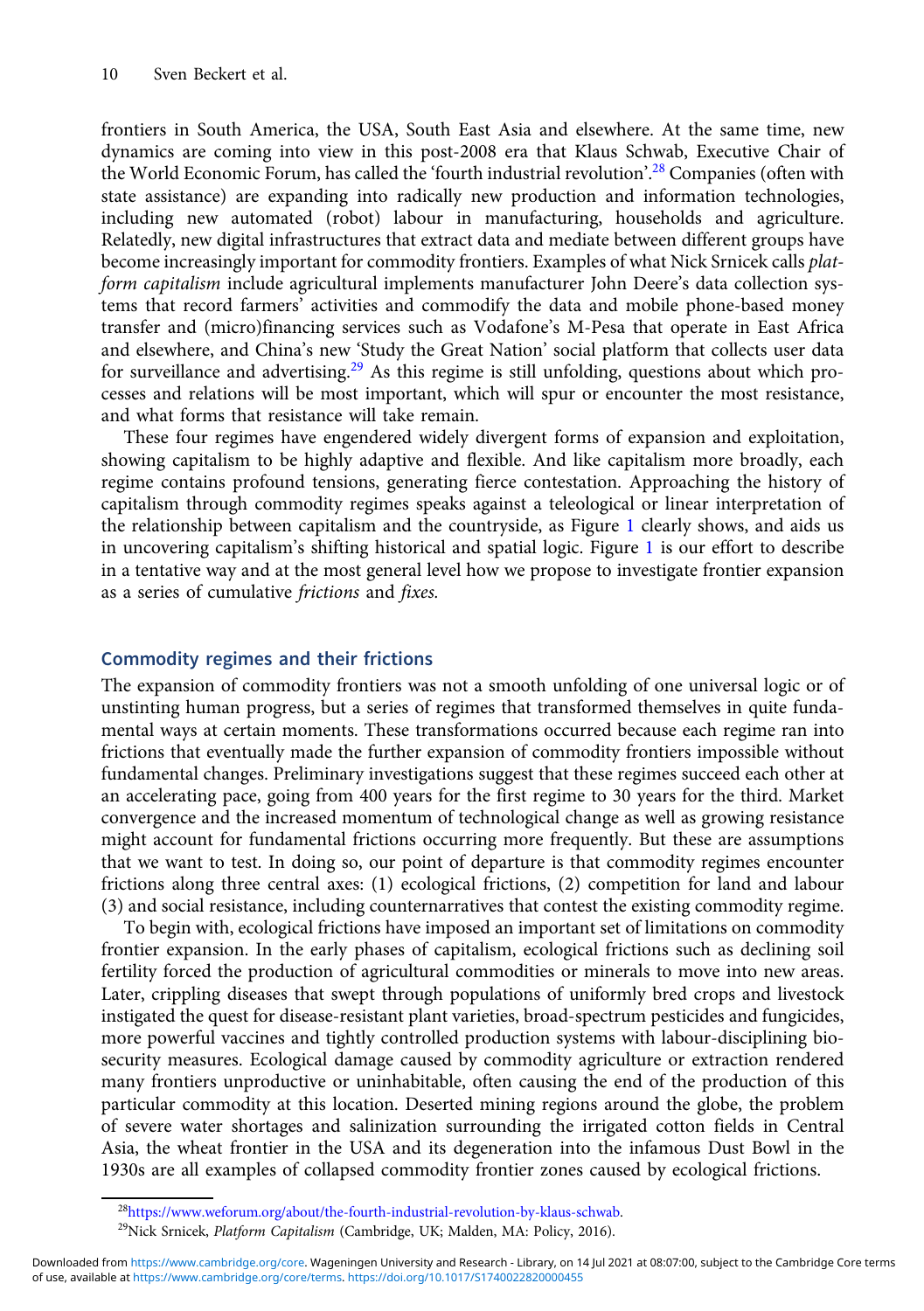<span id="page-10-0"></span>

\* Capitalist adaptations that emerge in response to frictions carryover as dynamics in the subsequent period and accumulate over time.



Likewise, frictions arising from competition for land and labour have destabilized many commodity frontier zones. Rebellions of enslaved and servile women and men were a permanent feature of the frontier zones during the early capitalist commodity regime. Slavery became increasingly untenable due to resistance by enslaved people such as the revolution in Saint-Domingue in 1791 and the large-scale uprising in Jamaica in 1832, as well as the emergence of an abolitionist movement. Labour shortages were a perennial problem for commodity frontiers; in fact, during the many centuries in which mechanization proceeded slowly, labour supplies were the main limiting factor for commodity production. Once slavery was abolished and tropical commodity agriculture left its plantation enclaves, it increasingly inserted itself into existing rural societies, where it had to compete for land and labour. Thus the expansion of global capitalism increasingly encroached upon existing land rights, often using large-scale destruction of communal land ownership and outright dispossession and displacement of peasants and indigenous populations. This massive accumulation through dispossession has been a source of permanent, often violent, conflict.

Across the four regimes, commodity regime expansion produced other social frictions as well. As merchants, chartered companies, colonial officials, mining capitalists and frontier planters, amongst others, expanded into new territories and new productive activities, appropriated new land, extracted new materials and incorporated new labour, their ongoing attempts to externalize the social and environmental costs of production and reproduction were met with resistance. Coupled with ecological limits, such resistances can prefigure and compel regime change, pushing capital to seek new frontiers. During the early capitalist regime, for instance, revolt and desertion (maroonage) were responses to enslavement and servitude and helped propel the shift to sharecropping and wage labour. During the industrial regime, strikes, working-class political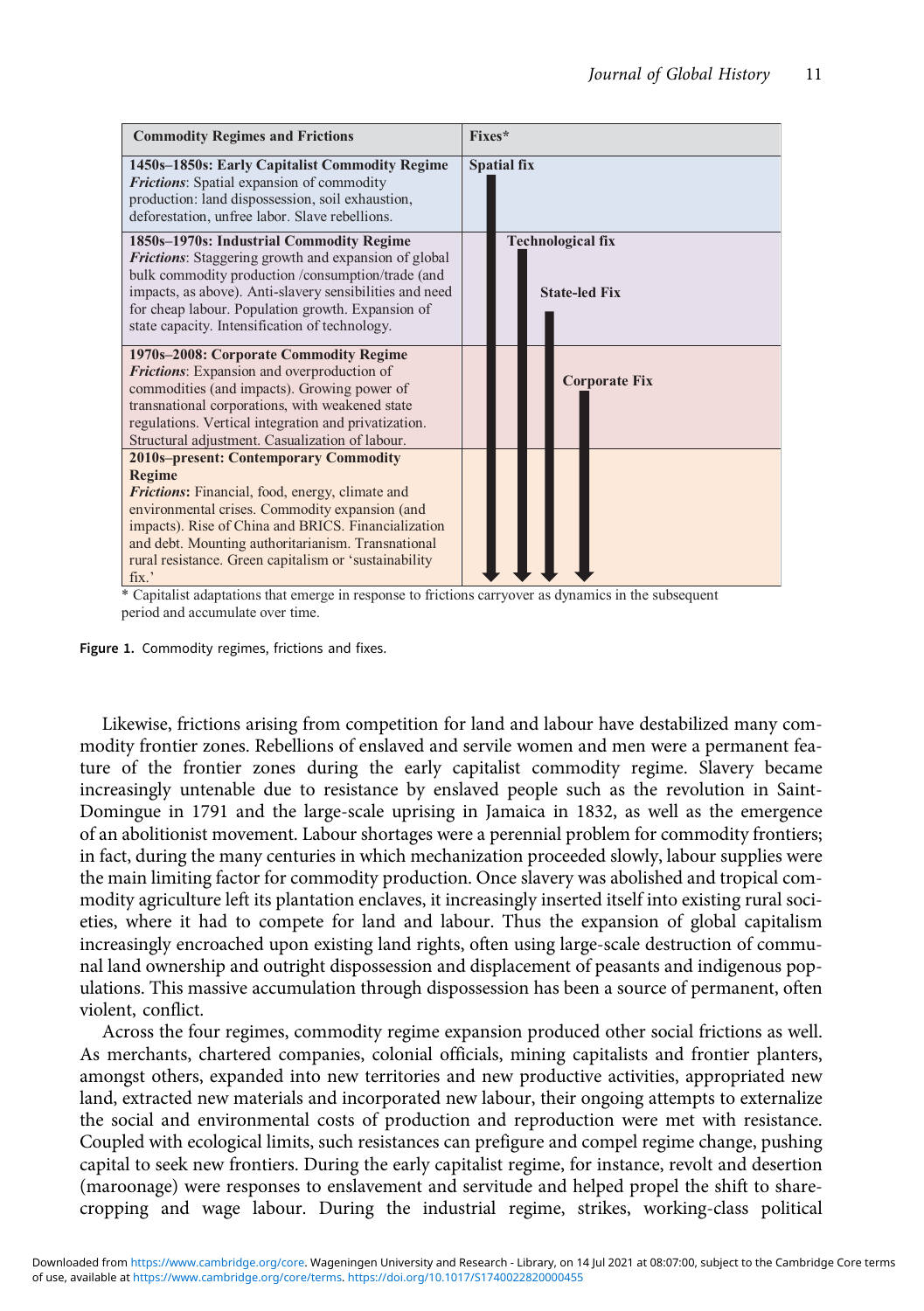mobilizations and unionization, together with anti-colonial movements, joined rebellion and escape as forms of insurgency. Later, as corporate-headed transnational commodity chains integrated global production in the corporate regime, resistance has also become transnational. Workers struggled against capital's 'race to the bottom', indigenous communities against the polluting and degrading activities of transnational corporations that often operate with near impunity, peasants against the incursions of transnational capital into agrarian spaces. In some cases, resistance also provided counternarratives and counterproposals for different ways of organizing political, economic, social and ecological life – in recent years, for example, by seeking collaborative, locally embedded, equitable or non-growth-based forms of production. Because counter movements suggest some of the key themes around which people are exploited or oppressed, studying resistance within regimes is a crucial part of defining and analysing the regimes themselves – and helping to explain how over time they changed fundamentally.

## Commodity regimes and their fixes

Frictions and resistances were part of each commodity regime over the centuries, usually culminating in systemic crises. In response, new commodity regimes emerged, characterized by particular fixes or combinations of fixes. Each ensemble was particular to particular moments in the history of global capitalism. The fixes, as described in Figure [1,](#page-10-0) were (A) the spatial fix, (B) the technological fix, (C) the state-led fix and (D) the corporate fix. Although each new fix was hailed as the master key to resolving the then-current limits to commodity frontier expansion, they were usually not entirely new. Moreover, older fixes did not disappear. Spatial fixes, for example, remain powerful today, usually at the expense of tropical rain forests, grasslands, indigenous communities and biodiversity.

Nonetheless, the spatial fix was most pronounced during the early capitalist commodity frontier regime, when the state was distant and quite weak and most increases in output came from additional inputs of land and labour. Until the late eighteenth century, the consequences of soil exhaustion caused by sugar, tobacco or coffee plantations, for example, were almost always overcome either by using additional labour to perform manuring or by adding more land for crop rotation. Labour shortages were addressed by immigration of either free or enslaved workers, as happened in most of the plantations of the New World. From the late eighteenth and particularly the early nineteenth century onward, a new set of fixes emerged to join the continuing spatial expansion. In the early stages of capitalism, technology had only a limited impact on productivity. The Industrial Revolution changed this, as it resulted in massive mechanization of both agriculture and mining and immense improvements in transportation, although these innovations entered the commodity frontiers unevenly and increased rural inequalities through class differentiation and lay the ground for future ecological distribution conflicts.

Increasingly, the state came to play a more prominent role in commodity frontier expansion. Where the expansion of commodity frontiers had previously been driven by a particularly violent type of capitalism exerted by merchant capital and sanctioned by the state, in the nineteenth and twentieth centuries states attained the infrastructural capability needed to shape the conditions under which frontiers operated. Infrastructure construction, financial legislation, sponsored migration of contract labour and legislation and implementation of new property rights regimes all featured as prominent new forms of state interventions. While technology-enabled global commodity production to soar after the systemic crisis that attended the abolition of the slave trade and slavery itself, these technological innovations would not have materialized without the new role played by the state.

Science, moreover, produced leaps in agricultural productivity, including the Green Revolution at the end of the industrial commodity regime. Differential access to technology and the ways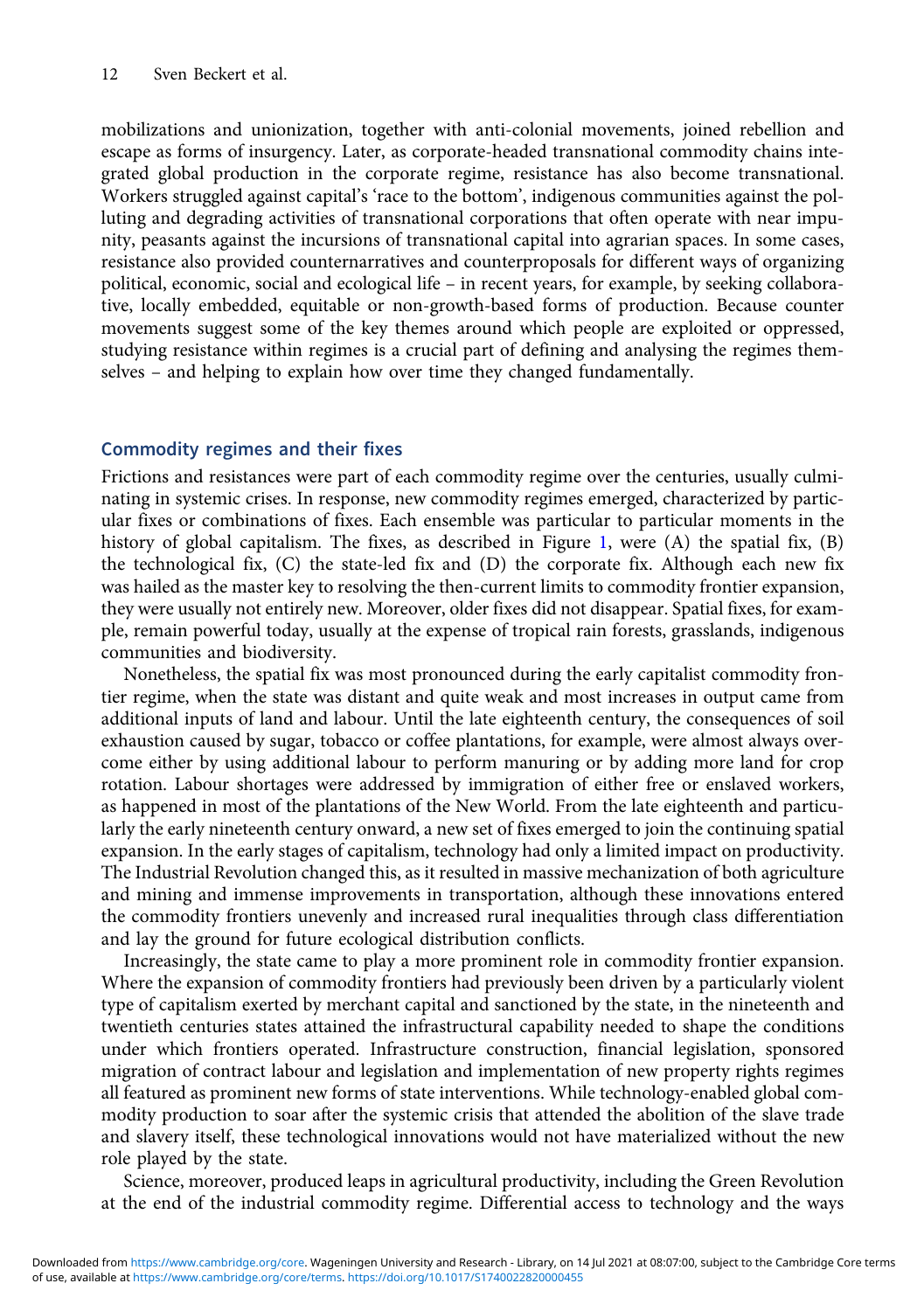that capitalist agriculture created new commodified inputs (seeds, fertilizers, pesticides, etc.) engendered new dependencies for farmers, $30$  thus leading to further concentrations of power at the commodity frontier. The current stage of biotechnology enables the integration of the food and energy sectors and a profound appropriation of life through seed patents and intellectual property protections, leading to further large-scale dispossessions. In fact, over time, the stateled fix has paved the way for a transnational corporate enterprise to become the dominant force on commodity frontiers, which continues – not without contestation – in the contemporary regime.

Capitalism has been driving the creation of increasingly integrated and complex commodity chains, massively changing the relationship between commodity frontiers and processing industries. Significant convergence of commodity prices appeared by the late eighteenth century; information systems connected the global countryside with industrial centres by the mid-nineteenth century; the concentration of power in the hands of a few end producers intensified during the twentieth century, especially in the 1980s when commodity trade and financial institutions became tightly connected. Currently, a narrow range of mostly transnational corporations controls much of the expansion of commodity frontiers through direct ownership of land and means of production and contracting, subcontracting, digital data collection and general control of commodity circulation.<sup>31</sup> Much of the economic risks and the environmental and social costs of corporate-led production are dumped on marginalized people and places, while new calls for sustainability are co-opted into opportunities to deepen Green Capitalism in the new commodity regime.

The framework of commodity regimes takes commodity frontiers as an analytical point of departure, sensitizing us to geopolitical shifts, the role of the state, technology, ecology, and last but not least, local agency. This is to say that capitalism develops not only through incorporation and commodification, but also through what resists it. Non-human nature is not flat, constant or given: soils give out, water becomes scarce or toxic, wells run dry, 'weeds' and microorganisms develop resistance to agrochemicals and antibiotics. At the same time, social movements and civil society initiatives compel capital to adjust to the demands of organized groups of people, sometimes creating new avenues and segmented markets for capital such as fair trade and organic labelling in food, and sometimes creating a barrier for capital to overcome, such as wage labour.

## A research strategy

It is challenging to translate the framework of commodity regimes into a workable research strategy; this challenge, of course, also pertains to global history's project of making wide-ranging comparisons across large time spans and geographic regions.<sup>32</sup> A commodity frontiers research project

<sup>&</sup>lt;sup>30</sup>See David Goodman, Bernardo Sorj, and John Wilkinson, From Farming to Biotechnology: A Theory of Agro-Industrial Development (Oxford: Basil Blackwell, 1987). The authors describe this process as appropriationism, whereby 'elements once integral to the agricultural production process are extracted and transformed into industrial activities and then reincorporated into agriculture as inputs' (p. 2). Through state policies and agribusiness-led markets, farmers adopt these technologies, entering into production treadmills that create dependencies, competitive imperatives in price-governed markets, and systemic ecological degradation. See also Philip Howard, "Visualizing Consolidation in the Global Seed Industry: 1996–2008," Sustainability 1, no. 4 (2009): 1266–87.

<sup>&</sup>lt;sup>31</sup>See McMichael, "A Food Regime Genealogy"; Jennifer Clapp and Doris Fuchs, eds. Corporate Power in Global Agrifood Governance (Cambridge Mass.: MIT Press, 2009).

<sup>&</sup>lt;sup>32</sup>We refer to some useful reflections: Philip McMichael, "Incorporating Comparison within a World-Historical Perspective: An Alternative Comparative Method," American Sociological Review, 55, no. 3 (1990): 385-97; Gareth Austin, "Reciprocal Comparison and African History: Tackling Conceptual Eurocentrism in the Study of Africa's Economic Past," African Studies Review 50, no. 3 (2007): 1-28; P. Parthasarathi, "Comparison in Global History," in Writing the History of the Global. Challenges for the 21st Century, ed. M. Berg (Oxford, Oxford University Press, 2013), 69–82.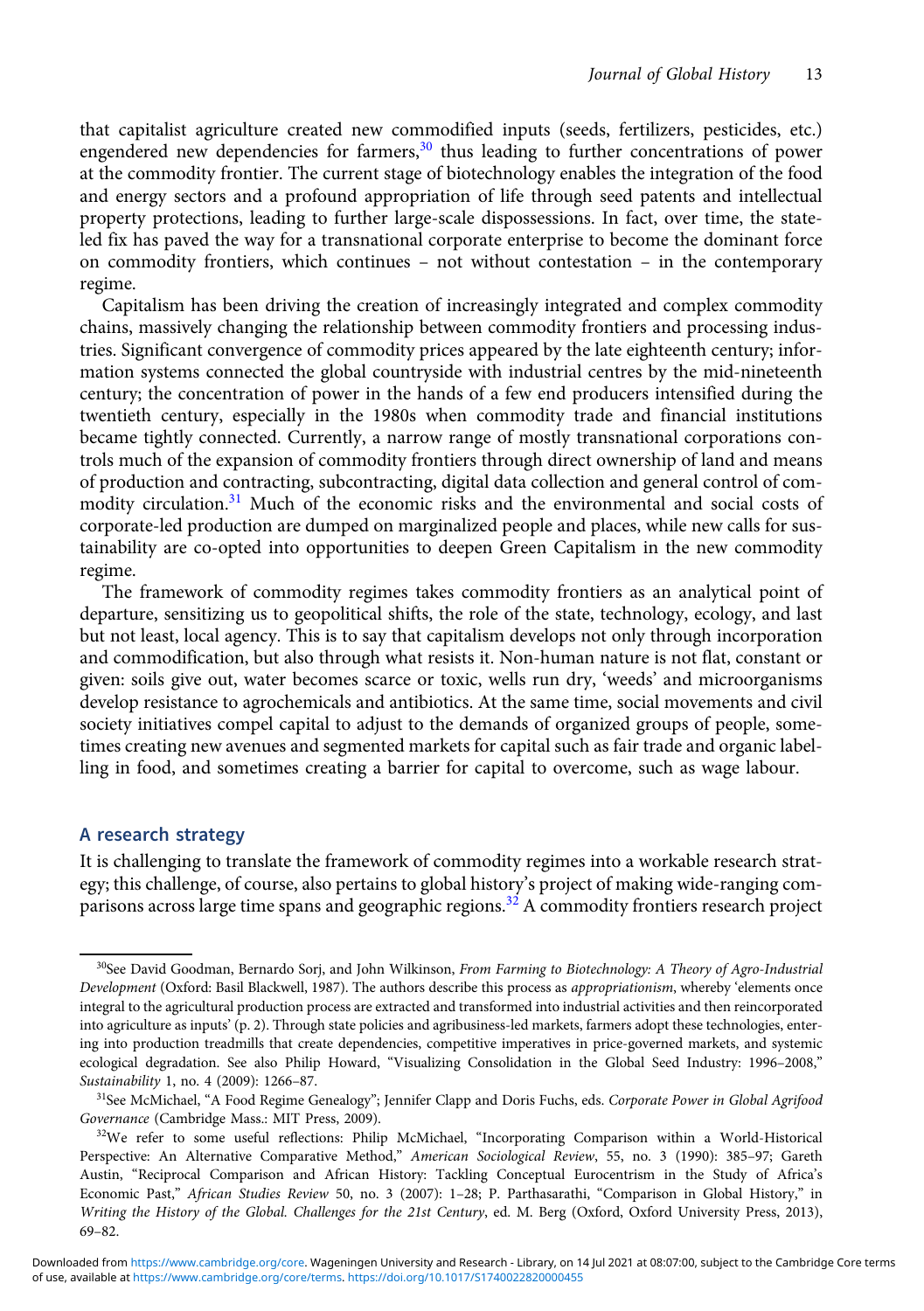directly engages with ongoing debates about the ambitions, promises and limits of global and world history. It requires building collaborative and discipline-crossing research networks. It offers methods and sources for a history that aims to surpass or delegitimize the old Eurocentric stories of the rise of a unified world.<sup>33</sup>

We aim for an inductive approach that studies localized experiences and global systemic movements and past experiences and contemporary problems within a single analytical framework. This requires that we overcome the fragmented and individualized character of archival research and fieldwork, which, because they are so labour intensive, usually produce geographically and temporally limited work. The immense library of existing case studies does not add up to a systematized body of knowledge. Another challenge – one that again pertains to global history more broadly – is to move beyond privileging the national level as a unit of analysis. Many historical indicators of development – per capita income, demography, migration, balance of trade, etc. – are only available at the national level, but commodity frontier zones are usually subnational units, and sometimes cross national borders.<sup>34</sup> National data collections remain indispensable, but data collection at the subnational and transregional level is equally important.

While still difficult, an inductive and multi-scalar approach is increasingly feasible thanks to innovative technologies of data gathering, analysis and visualization. Digital humanities techniques let us look at a myriad of sources to illuminate the workings of commodity frontiers at the local level and may release us from over-relying on data aggregated at the national level. Publications on particular commodity frontier zones that span decades and perspectives are already available in digital format, and we can draw on their research findings. Moreover, since frontier zones are marked by the commodification of land and labour, they have been relatively well documented by colonial administrations, revenue records and so on. In recent years archives have been digitizing their holdings of documents, historical artefacts and newspapers. Archaeologists working on the Baltics, Southern Spain and the Eastern Mediterranean, for example, have employed excavations, paleoenvironmental sources and laser techniques that would help us reconstruct even the oldest commodity frontiers. $35$ 

If these sources can be digitally connected and automated data-mining processes applied to them, it becomes feasible to extract a wide range of data from very disparate sources in different languages. What is more, semantic technology can help us create structured data sets from immense collections of fuzzy data. Analysis of these sources within a global comparative context, enhanced by visual representations such as maps and graphs, can provide clues for new hypotheses to be tested against the assembled corpus of data or even Linked Open Data. These technologies facilitate the integration of geographic knowledge from diverse data sources, and they have

 $33$ Richard Drayton and David Motadel, "Discussion: The futures of global history," Journal of Global History, 13, no. 1 (2018): 1–21; Eric Vanhaute, "Who Is Afraid of Global History? Ambitions, Pitfalls and Limits of Learning Global History," Osterreichische Zeitschrift Fur Geschichtswissenschaften 20, no. 2 (2009): 22–39; Patrick O'Brien, "Historiographical Traditions and Modern Imperatives for the Restoration of Global History," Journal of Global History, 1, no. 1 (2006): 3–39, 38; Dominic Sachsenmaier, "World History as Ecumenical History," Journal of World History, 18, no. 4 (2007): 465–89; Barbara Weinstein, "History Without a Cause? Grand Narratives, World History, and The Postcolonial Dilemma," International Review of Social History, 50, no. 1 (2005): 71-93, 80; Kenneth Pomeranz, "Writing About Divergences in Global History. Some Implications for Scale, Methods, Aims, and Categories," Writing the History of the Global. Challenges for the 21st Century, ed. M. Berg (Oxford: Oxford University Press 2013), 117–28.

<sup>&</sup>lt;sup>34</sup>See, for example, the Maddison Conference Board: [https://www.conference-board.org/data/economydatabase/index.cfm?](https://www.conference-board.org/data/economydatabase/index.cfm?id%3d27722) [id](https://www.conference-board.org/data/economydatabase/index.cfm?id%3d27722)=[27722](https://www.conference-board.org/data/economydatabase/index.cfm?id%3d27722) and <https://www.clio-infra.eu/.>

<sup>35</sup>Aleksander Pluskowski, Adrian J. Boas, and Christopher Gerrard, "The Ecology of Crusading: Investigating the Environmental Impact of Holy War and Colonisation at the Frontiers of medieval Europe," Medieval Archaeology 55 (2011): 192–225. See also the Medin project (Mediterranean Insularities: Space, Landscape and Agriculture in Early Modern Cyprus and Crete. <https://medins.ims.forth.gr/,>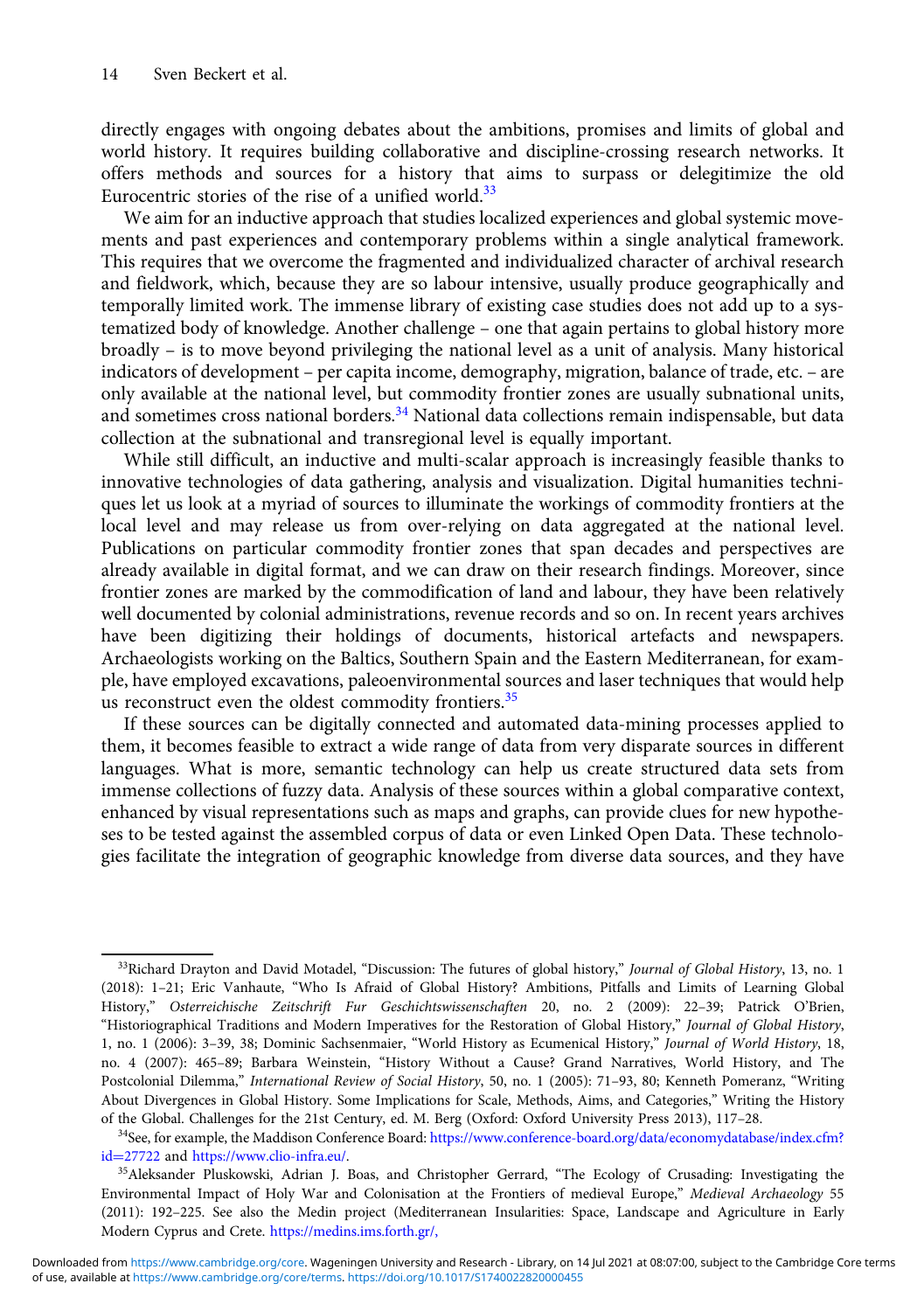been developing rapidly, offering the promise that they will soon become more customerfriendly.<sup>36</sup>

To deliver on the promises of a commodity frontiers centred analysis of global capitalism we need to draw on approaches and disciplines that often stay aloof from one another.<sup>37</sup> Combining data gathering and analysis techniques with fieldwork will bridge the divide between disciplines that study the past and those that study the present. Global historians need to draw on the methods of ecological economists and other social scientists – on the Environmental Justice Atlas https://ejatlas.org/, for example – to map today's ecological inequalities. Combining archival research, fieldwork and digital techniques and deploying an inductive methodology at different spatial and time scales will enable us to understand the shifts of key commodity frontiers and the emergence of particular commodity regimes, and thus to redraw our understanding of global capitalism.

Studying the global history of commodity frontiers is crucial to coming to terms with important aspects of world history over the past six centuries. But this project is just as important when it comes to understanding our contemporary dilemmas. Two recent reports commissioned by the European Union recommend that the EU considers its giant global ecological footprint.<sup>38</sup> These reports – along with international reporting more generally – suggest that we have arrived at a new state of unsustainability. But as alarming as this is, when we look at commodity frontiers over the very long term, we immediately see that our contemporary dilemmas are not new. The consumption of massive amounts of extra-European resources is an old story that goes back at least 600 years and has played a major role in Europe's economic ascendancy. There is a similar, though shorter story for the USA and other emerging powers that arrange their economies through a mix of domestic production and global trade in commodities that usually originate in the countryside.

\*\*\*

To disentangle the complexities that may derail today's attempts to frame a global agenda of sustainable growth, we have to understand in new historical depth the dynamics of appropriation of nature, enclosures of land, regimes of labour control and transfers of capital and knowledge and the concomitant elimination of ecological and social knowledge. At the same time, global history can deliver on some of its fundamental promises by looking systematically at global change over very long time periods while remaining attentive to history told from the bottom-up. A new global social history will allow us to analyse consecutive commodity regimes and understand the ways they have created unequal power relations and massive inequities that shape the present. Studying commodity frontiers can help us identify historical capitalism as a process rooted in a profound restructuring of rural societies and their relation to nature and lets us connect processes of extraction and exchange with degradation, adaptation and resistance in rural peripheries. When we look at the history of the sixteenth-century sugar frontier or the mid-twentieth-century soy frontier as moments in the unfolding of various commodity regimes over the past six centuries, we gain not just novel perspectives on the history of capitalism, but also on our contemporary dilemmas. Global historians can make a unique contribution to this conversation.

<sup>&</sup>lt;sup>36</sup>See, for example, the work by Reinaldo Funes of Cuba's Fundación Nuñez Jimenez who has been leading the way in developing a historical GIS for Cuba, focused on mapping changing land use and ownership, the spread of the commodity-plantation economy and its environmental impact. [http://www.fanj.org.](http://www.fanj.org)

 $37$ For an extensive discussion of transdisciplinarity, see Eve Darian-Smith and Philip McCarty, "Beyond Interdisciplinarity. Developing a Global Transdisciplinary Framework," Transcience 2 (2016): 1-26, and Id., The Global Turn. Theories, Research Designs, and Methods for Global Studies (Berkeley: University of California Press, 2017).

 $38Fe$ asibility study on options to step up EU action against deforestation (January 2018); Study on the environmental impact of palm oil consumption and on existing sustainability standards (February 2018).

of use, available at [https://www.cambridge.org/core/terms.](https://www.cambridge.org/core/terms) <https://doi.org/10.1017/S1740022820000455> Downloaded from [https://www.cambridge.org/core.](https://www.cambridge.org/core) Wageningen University and Research - Library, on 14 Jul 2021 at 08:07:00, subject to the Cambridge Core terms